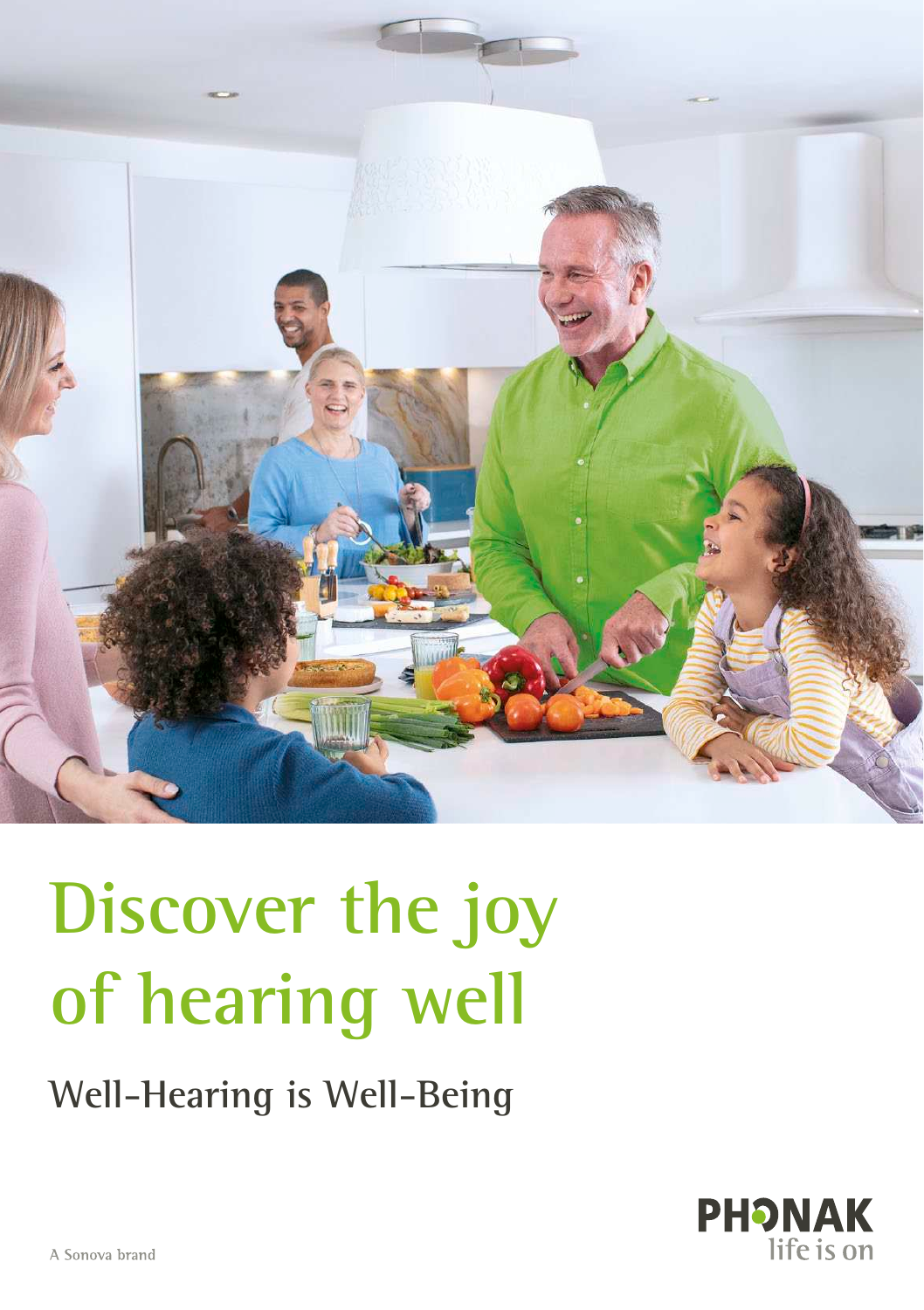

### **Dear reader,**

Welcome and thank you for taking the first step to improving your hearing.

#### **Hearing well means being well**

Hearing well can have a positive influence on so many aspects of your life. Not only does hearing well help you to understand and communicate effectively, it also keeps you in touch with the ever changing world around you.

Whether you are bonding with your loved ones or enjoying your favorite television show, your hearing plays a fundamental role on your overall well-being.

We hope this brochure provides you with some insights on your journey to better hearing!

**Your Phonak Team**

### **When voices become less clear**

Hearing loss can creep up gradually. Some sounds remain audible, while others, like higher- pitched sounds, become more difficult to hear. Softer, high-pitched consonants like "s", "f", "sh" and "t" play a key role in our ability to understand speech clearly. Therefore, people with hearing loss often say, "I can hear, but I don't understand what is being said."

Hearing loss can not only affect your communication, but it is also associated with a number of health issues:

 $\bullet$  less social interaction and/or increased loneliness<sup>1</sup>  $\bullet$  less participation in activities with friends or events<sup>2</sup>  $\bullet$  increased risk of cognitive decline and dementia<sup>3</sup>  $\bullet$  increased risk of falls<sup>4</sup> **Socialemotional Cognitive Physical**

1 Kramer, S.E., Kapteyn, T.S., Kuik, D.J., & Deeg, D.J.H. (2002). The association of hearing impairment and chronic diseases with psychosocial health status in older age. *Journal of Aging and Health, 14*(1), 122–137.

2 Vas, V., Akeroyd, M. A., & Hall, D. A. (2017). A data-driven synthesis of research evidence for domains of hearing loss, as reported by adults with hearing loss and their communication partners. *Trends in Hearing, 21:* 1-25.

3 Loughrey, D.G., Kelly, M.E., Kelley, G.A., Brennan, S., & Lawlor, B. A. (2018). Association of Age-Related Hearing Loss With Cognitive Function, Cognitive Impairment, and Dementia. *JAMA Otolaryngology–Head & Neck Surgery, 144*(2), 115-126.

4 Jiam, N.T.-L., Li, C., & Agrawal, Y. (2016). Hearing loss and falls: A systematic review and meta-analysis. *The Laryngoscope, 126*(11), 2587–2596.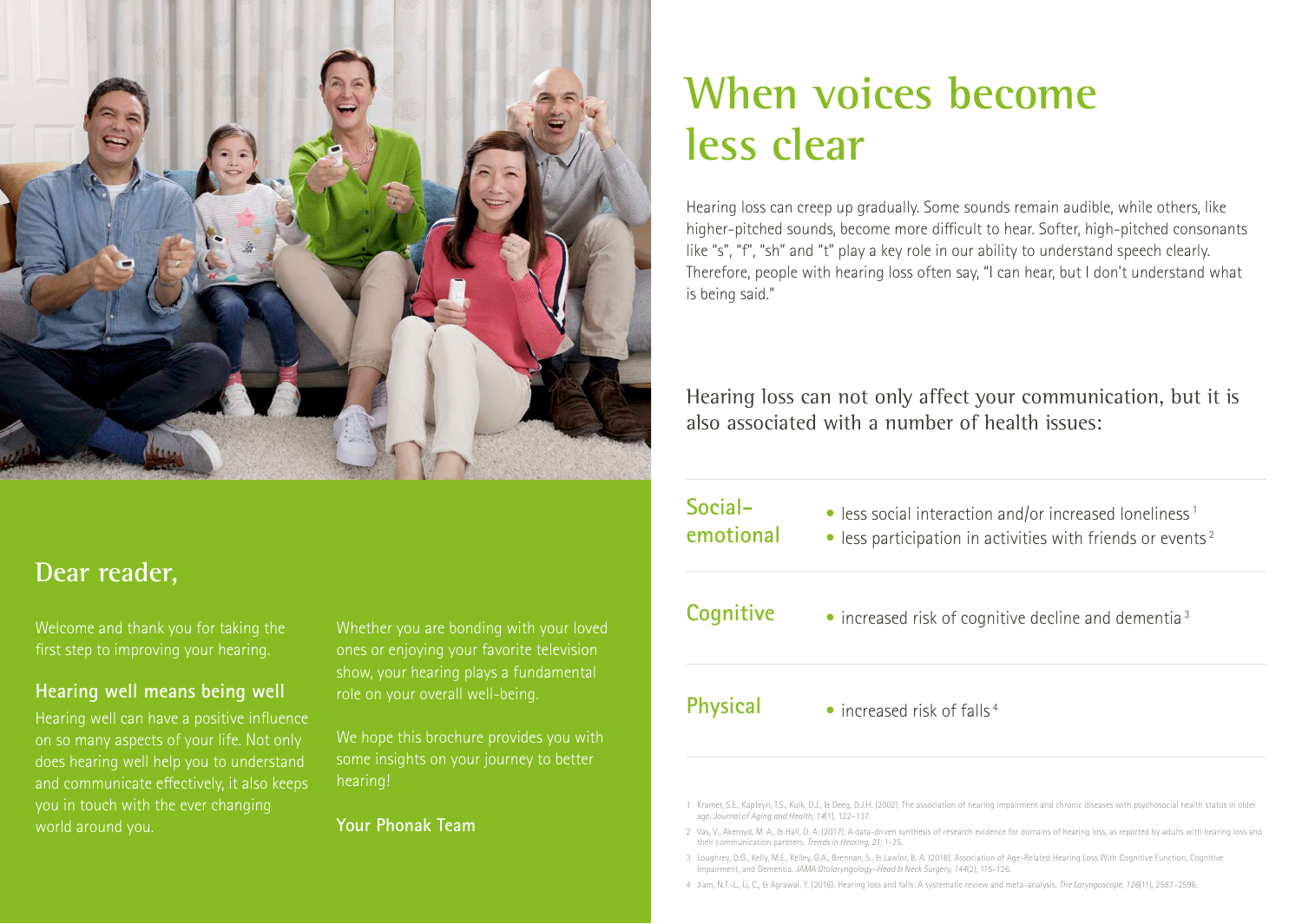## **Phonak Well-Hearing is Well-Being**™

When we hear well, we are well equipped to embrace the life we want. Growing evidence shows that treating hearing loss can positively impact your social-emotional, cognitive and physical well-being.<sup>5</sup>







The brain plays a crucial role in listening and speech understanding – it's important to keep it stimulated. That's where hearing aids come into play.

Hearing aid use is linked to improved memory<sup>7</sup> and has been shown to make listening easier.<sup>8</sup>



Hearing well allows us to be socially active, connect with others, and communicate effectively – without barriers.

Using hearing aids can improve your quality of life, social interactions, and relationship satisfaction for you and your loved ones.<sup>6</sup>



6 Kamil RJ, Lin FR. The Effects of Hearing Impairment in Older Adults on Communication Partners: A Systematic Review. *J Am Acad Audiol*. *2015;26*(2):155-182.

7 Karawani, H., Jenkins, K., & Anderson, S. (2018). Restoration of sensory input may improve cognitive and neural function. *Neuropsychologia, 114*, 203–213.

8 Winneke, A., Schulte, M., Vormann, M., Latzel, M. (2018). Spatial noise processing in hearing aids modulates neural markers linked to listening effort: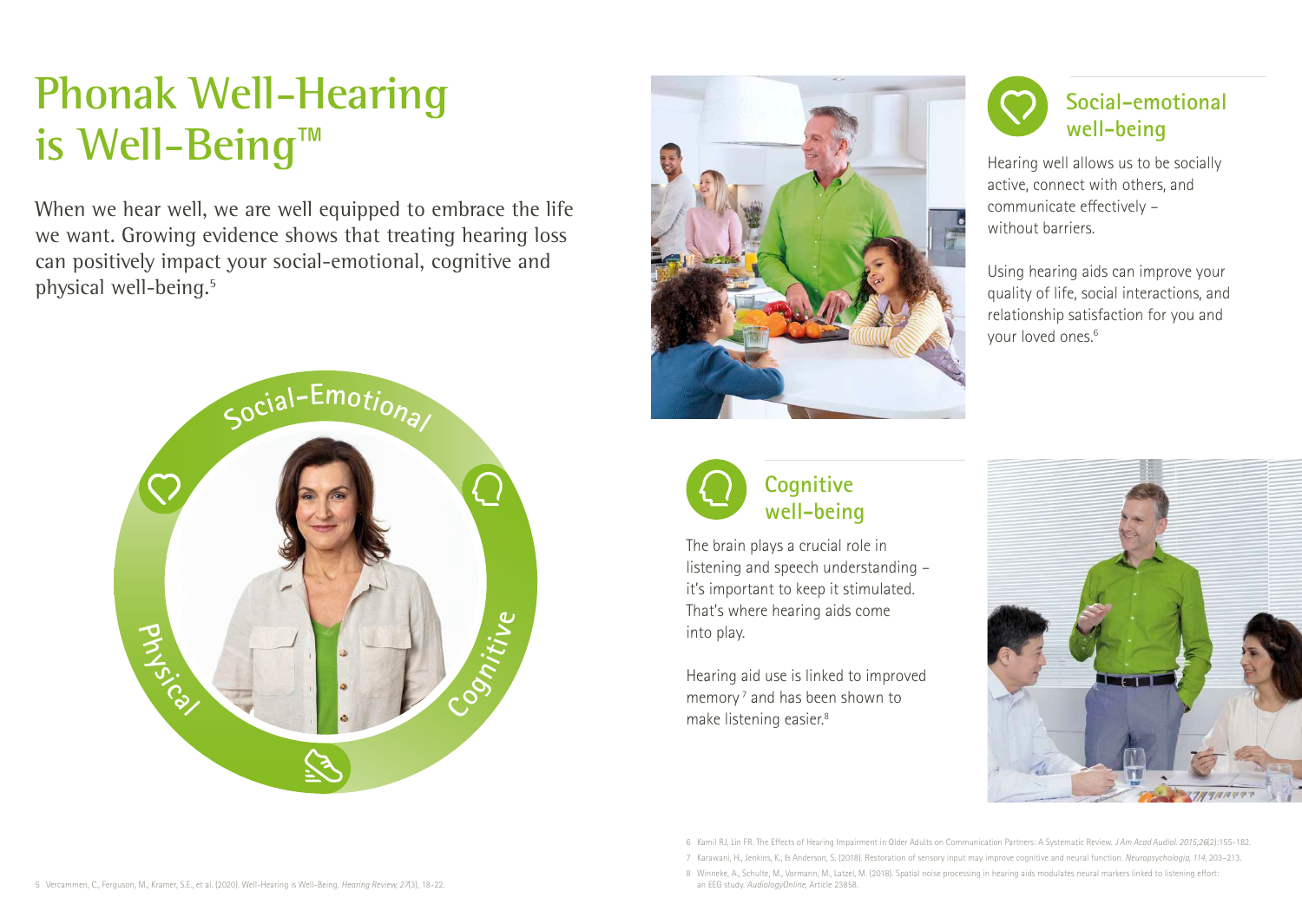



**Ask your hearing care professional** 

**and how you can address your hearing** 

**loss to enhance your overall well-being.** 

**about the benefits of hearing well** 

Having the right hearing solution means that you are well-equipped to deal with different listening situations.

Hearing well provides you with greater environmental awareness fostering feelings of security and confidence.

## **A solution for everyone**

A wide range of hearing aids are available for all degrees of hearing loss. Together with your hearing care professional, you can choose the solution that meets your needs and matches your budget, lifestyle and preferences.



#### **Custom in-the-ear models**

These models are custom made to the shape of a person's ear canal for maximum benefit and comfort. Available in a range of colors.



#### **Receiver-in-canal (RIC) models**

Small and stylish devices that fit discreetly behind the ear. The loudspeaker is placed in the ear-canal for optimal discretion. Available in a range of colors.



#### **Behind-the-ear (BTE) models**

These models are worn behind the ear and are available for every level of hearing loss. Discreet tubes deliver the sound to the ear. Available in a range of colors.